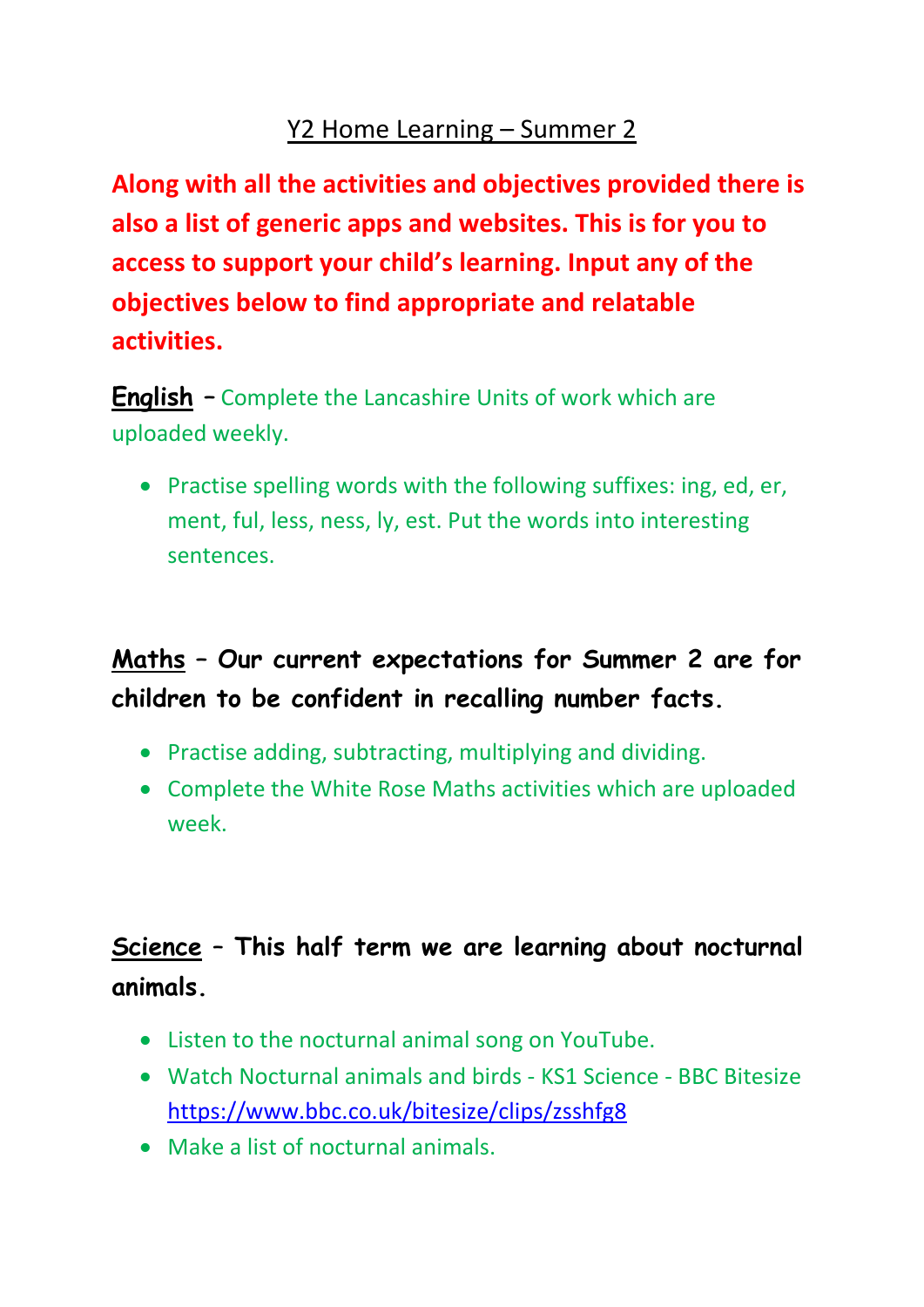• Write a non-chronological report (facts) about your 3 favourite nocturnal animals. You could make it into a book and include photographs or pictures. Research what the animal looks like, what it eats, how it hunts and where it lives.

### **History- This half term we are learning about The Wright Brothers**

- Use '**Kiddle'** to find out facts about The Wright Brothers.
- Write sentences to say what the brothers were famous for.
- Use the follow link provided to access and learn information about The Wright Brothers: [https://www.slideshare.net/RahulShinde23/the-wright](https://www.slideshare.net/RahulShinde23/the-wright-brothers-31631266)[brothers-31631266](https://www.slideshare.net/RahulShinde23/the-wright-brothers-31631266)
- Draw a timeline including the main events of The Wright Brother's lives.

## **Computing – This half term we are learning about digital presentations.**

• Create a simple digital presentation using Word or PowerPoint on a nocturnal animal. Can you include: pictures, different coloured text and different fonts?

#### **DT – This term we are learning about playgrounds.**

- Visit a park or watch a video clip of a park. Look at the equipment. Think about how it moves.
- Design your own play equipment, that moves, for a toy person (e.g a swing, roundabout, seesaw). Follow your design and use suitable model making materials to make your park equipment.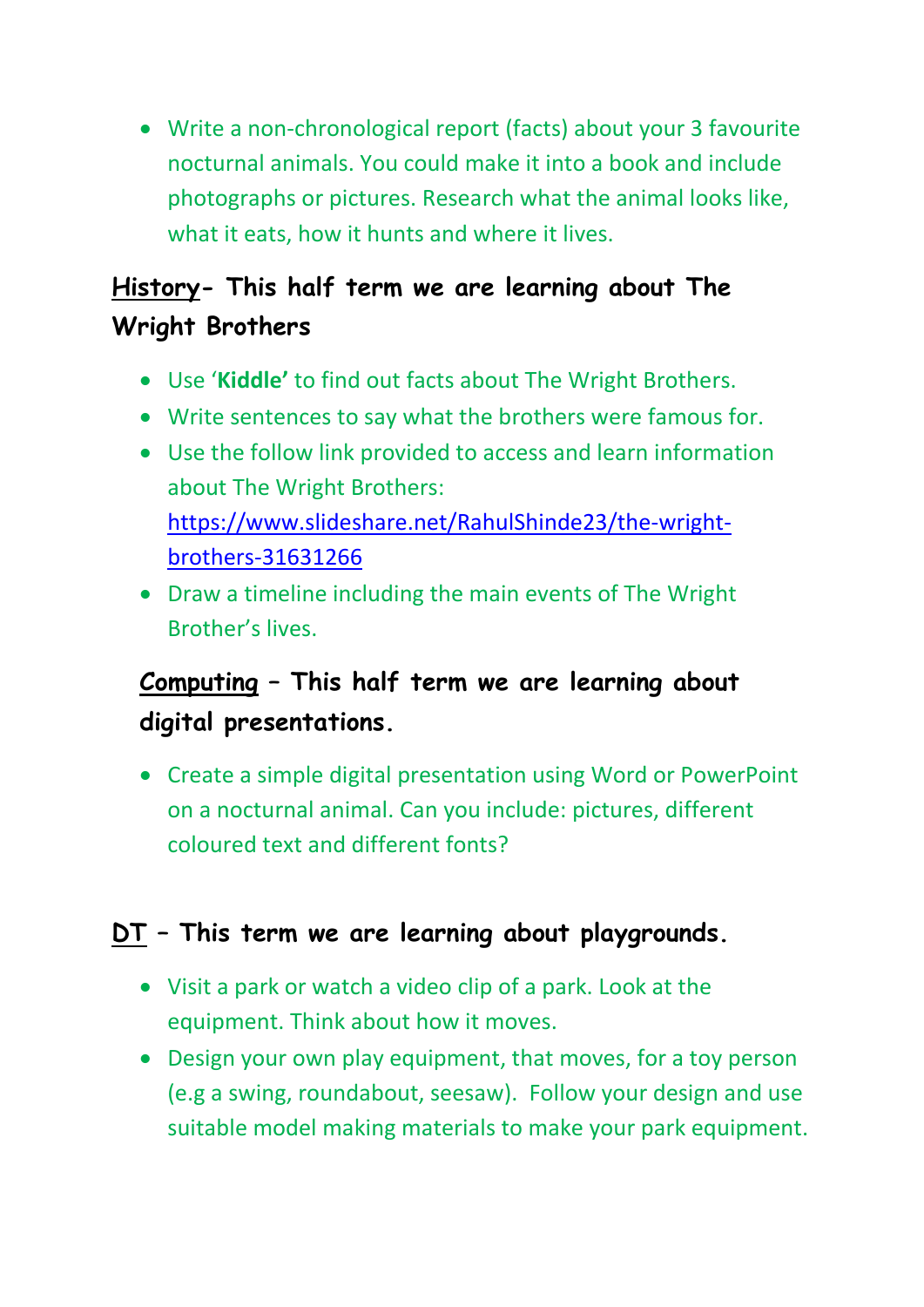• Evaluate your work. Does it move? Would you change anything if you made it again? What works well?

## **RE – This half term we are comparing Christianity, Hindu Dharma and Islam.**

• Read about the different religions and beliefs on the link below:

#### [https://www.twinkl.co.uk/resource/t-r-14855-different-beliefs](https://www.twinkl.co.uk/resource/t-r-14855-different-beliefs-powerpoint)[powerpoint](https://www.twinkl.co.uk/resource/t-r-14855-different-beliefs-powerpoint)

Write some similarities and differences about the 3 different religions – Christianity, Hinduism and Islam.

### **PSHE – This half term we are learning about what is right and wrong.**

- Describe what fair and unfair / right and wrong means to you.
- Draw or write sentences about acts of kindness and the effect it has on you and on other people
- Recognise when behaviour is not ok and talk to your helper about what you can do in such situations and afterwards, including identifying when and who to tell
- Write 3 top strategies to help manage your own behaviour when you are feeling angry or sad.

### **PE – This half term we have been carrying out Rugby and continuing to consolidate our movement skills.**

• Practice: throwing and catching, running, hopping, skipping, jumping, rolling a ball and bouncing a ball.